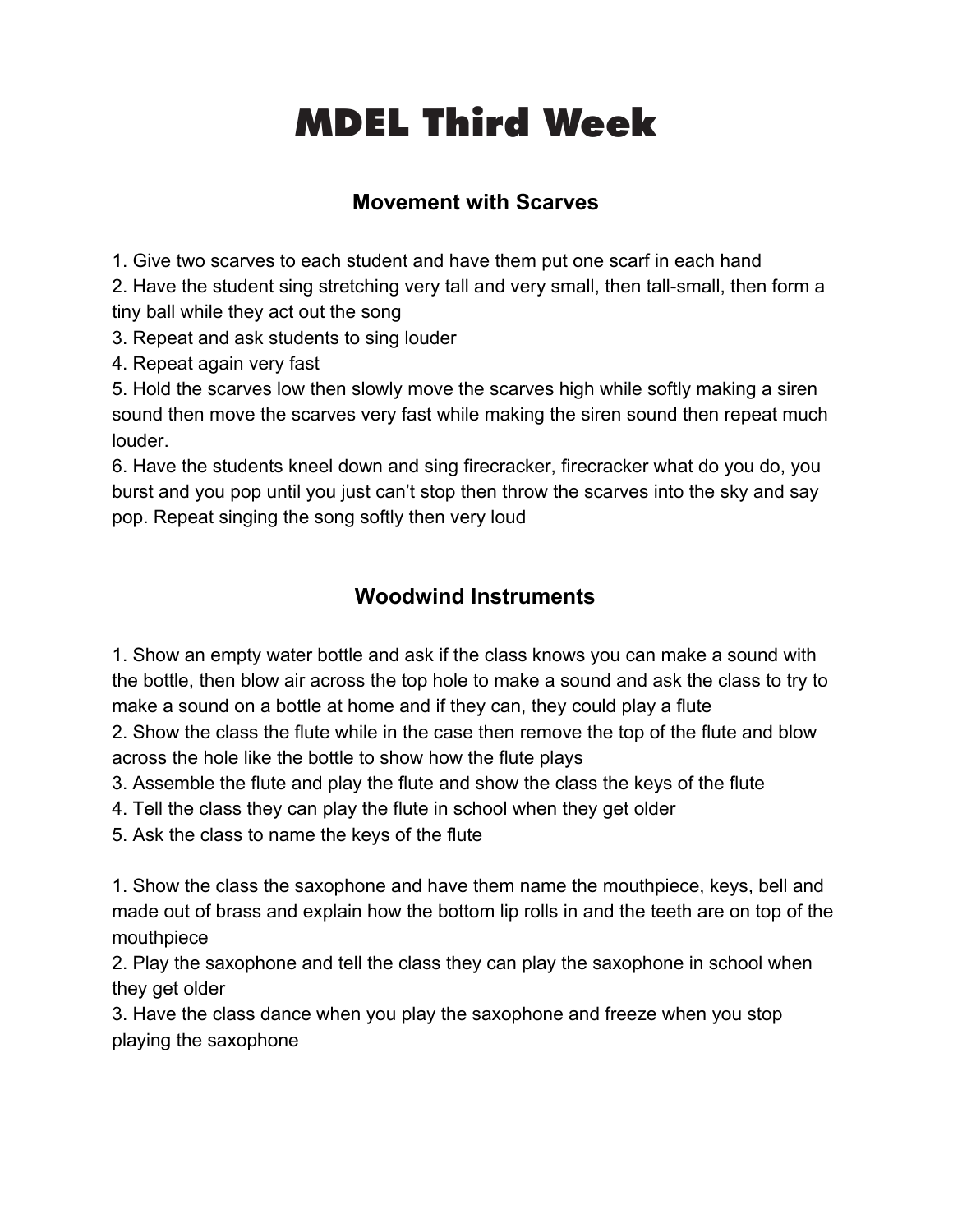#### **Play the Gong**

- 1. Show the Gong to the class
- 2. Show the class how to play the Gong
- 3. Have each student play the Gong one at a time

### **Play the String Bass**

- 1. Show the string bass to the class
- 2. Have them name the different parts-body, neck and head
- 3. Show the bow to the class and tell the class the string on the bow is horse hair

4. Show the rosin to the class and explain that it is sap from a tree and apply the rosin to the horse hair

5. Play the string bass and show how moving the bow slow and fast makes the bass play soft and load

6. Put a finger on a string and move the finger to show how to change the sound

7. Pluck the strings like a jazz player

8. Ask the students if they would like to play the bass and have them come up one at a time to play to play the bass using two hands on the bow, then have them pluck a string

#### **Give Whistles to the Class**

- 1. Have the teachers write the names of each of the students on a whistle
- 2. Have the class form a line then give each student their whistles
- 3. Show the class how to blow softly into the whistles
- 4. Tell the class to play the whistle with every step they make while marching
- 5. March slow then fast

6. Show the class how to cover the first hole of the whistle with their first finger,then show how to cover the second and third hole of their whistle while they play the whistle

7. Collect the whistles and give them to the teachers so they can give them to the students later